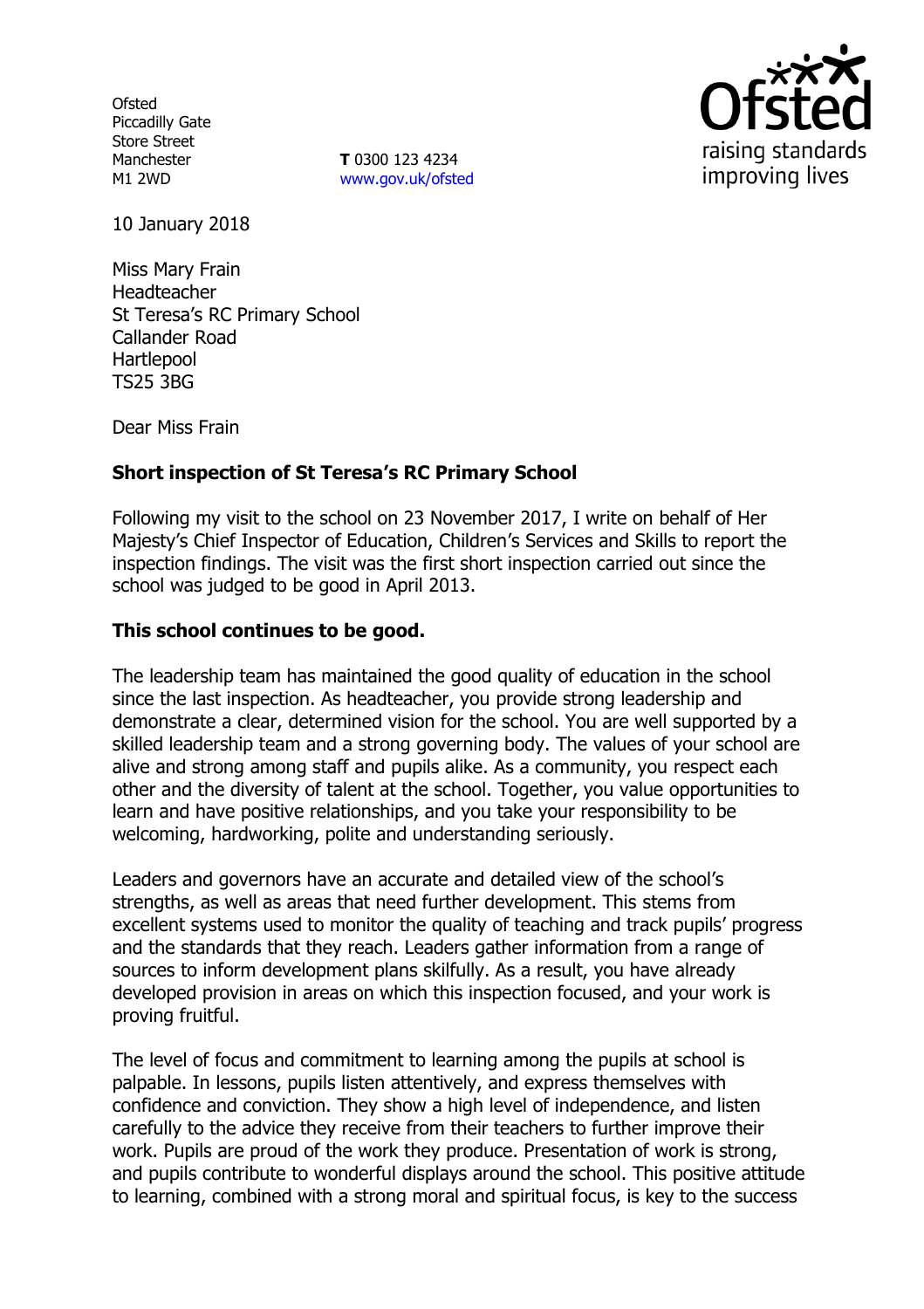

of the school.

You are proud of the broad curriculum that the school provides, and rightly so. In addition to events and clubs that take place after school, a wide variety of opportunities are on offer during the school day. During the inspection, for example, I observed pupils studying science, practising for a French nativity play, discussing the meaning of verses from the book of Psalms, and learning to play the ukulele. Topic books show a wide range of themes and activities, which often start with a 'Wow!' event or activity. Pupils at school look forward, for example, to meeting Maximus the soldier when studying Roman lifestyle and culture. In this way, you bring learning to life. You have also identified the need to develop assessment in subjects other than English and mathematics. This forms part of your improvement planning.

The school works hard to promote positive engagement with parents. Parents benefit from a variety of events to help them understand the curriculum and how subjects are taught. Parents of children in the early years, for example, have recently been working with their children in school on 'Spooktacular Day', working together on a variety of tasks. As a result of this increased participation, parents are increasingly involved in the ongoing assessment of their children in the early years.

The vast majority of parents who completed the online survey would recommend the school to other parents. One parent, summing up the views of many, wrote: 'What is important to me is the lengths the staff go to in caring and educating the pupils; I have no hesitation in recommending this school to others, and I feel fortunate that my children are receiving their education here.'

The previous inspection identified the need to raise achievement in mathematics, to further improve the quality of teaching, to improve the impact of leaders by sharpening the understanding of achievement in the early years, and to sharpen the improvement planning process. You are continuing to focus on the teaching of mathematics, which is improving. The quality of teaching has improved since the last inspection, there is an excellent understanding of achievement in the early years, and improvement planning is strong, based on a thorough understanding of achievement data. You are therefore addressing all these recommendations successfully.

# **Safeguarding is effective.**

You have ensured that all safeguarding arrangements are fit for purpose and that records of any incidents or issues are of high quality. Staff and governors have received comprehensive training, and they are clear about what to do if they have any concerns about pupils' safety or well-being.

Pupils feel safe in school. When speaking to me, pupils indicated that bullying is rare, and that if other pupils ever make unkind remarks about others, teachers swiftly deal with this. Pupils are encouraged to think about the impact of their actions by filling in 'think sheets' if their behaviour falls short of the high standards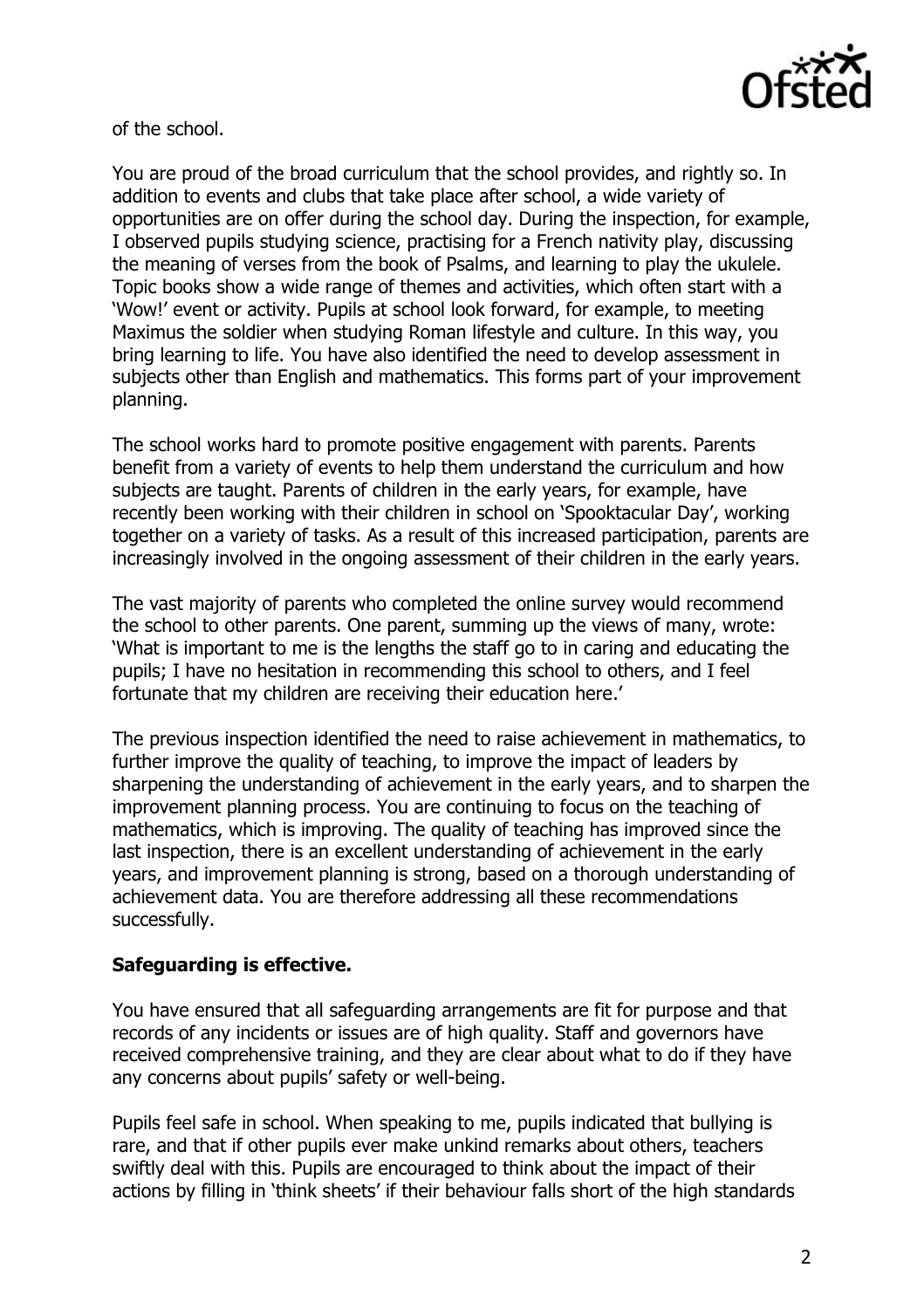

evident at the school. They were able to tell me about the importance of e-safety, and to reflect on recent work in science by explaining how to stay safe when using electricity.

You and other staff are successful in highlighting the importance of tolerance as a British value. Some pupils talked about different religious perspectives with confidence and understanding. Others talked about English lessons where they have been studying 'The Boy in the Striped Pyjamas' and how this helped them understand different backgrounds and helped them develop a deeper respect for others.

You and other school leaders work well with outside agencies to help keep more vulnerable pupils safe. You have successfully encouraged these pupils to attend school regularly, which was one of the areas of focus for this inspection. You are committed to ensuring that pupils are safe, both physically and emotionally. Pupils understand the policies and procedures designed to keep them safe, and their behaviour towards each other is based on respect.

# **Inspection findings**

- Together, we looked at four areas of school life in addition to safeguarding. Through the inspection process, it was clear that you, other leaders and governors know your school well, and already have plans in place to further improve outcomes for pupils in these areas.
- We looked at the progress and achievement in mathematics of pupils currently at the school. Teachers have developed their own understanding of how to teach problem solving and reasoning over the past year, and this is now embedded in teaching across the school. Professional development linked to mathematics has been a high priority, both for teachers and for other staff. Pupils told me how much they enjoy lessons, and that they now look at mathematics problems in different ways which help them understand concepts more easily. You are pleased that standards in the key stage 2 mathematics assessments in 2017 showed improvement but acknowledge that progress still needs to improve. By contrast, progress in the books of current pupils is accelerating as pupils are more fully engaged in the new curriculum. You recognise that maintaining this good progress remains an area upon which to focus. We also saw that the pupils are fully engaged with the new mathematics curriculum at school and are making good progress in lessons. A detailed book scrutiny showed the gains pupils are making in their understanding of mathematical concepts.
- We considered the progress different groups of pupils make in reading and writing. Knowing the pupils in your school well, you have individual targets for all of your pupils based on the progress they are making and the standards they are reaching. Specifically, you and the assistant headteacher have identified that although most pupils reach the expected standard, too few reach higher standards from their starting points in reading and writing. You have been focusing on key pupils through quality assurance, performance management and lesson observations. You have been tailoring teaching and support for these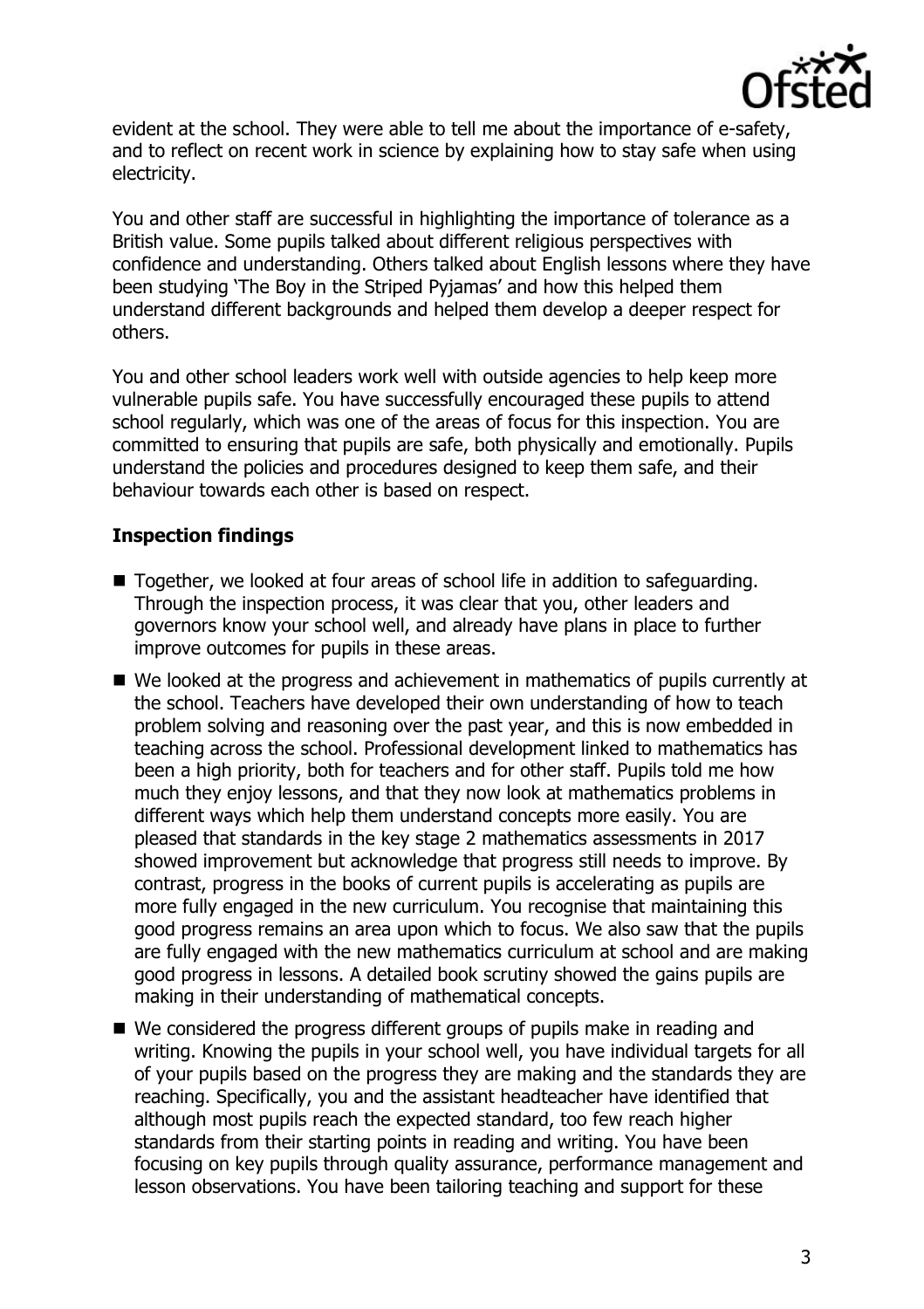

pupils. As a result, rates of progress are increasing.

- Our next line of enquiry was to look at the way in which subjects other than mathematics and English are taught, to ensure that pupils enjoy a broad curriculum diet. Detailed scrutiny of science and topic books, together with direct observations of teaching, highlighted the importance leaders place on covering a wide range of subjects in depth throughout the school. Pupils are making good progress as a result.
- Our final line of enquiry was to consider how well leaders and teachers in the early years are shaping provision to meet the needs of children. Our findings indicate that the early years provision is very flexible because ongoing assessment of children is excellent. As a result, activities are tightly matched to the individual learning needs of the children. The dip in attainment in 2017 has been analysed and steps are in place to support Year 1 pupils who did not reach expected levels. Practitioners are skilled in guiding children to activities as they move around the setting freely. The newly enhanced outdoor area is exciting and allows children to imagine, to adventure, and to learn about the world around them.

### **Next steps for the school**

Leaders and those responsible for governance should ensure that:

- $\blacksquare$  rates of progress for all pupils are as high as they can be in mathematics
- a greater proportion of pupils reach the highest standards during their time at school.

I am copying this letter to the chair of the governing body, the director of education for the Diocese of Hexham and Newcastle, the regional schools commissioner and the director of children's services for Hartlepool. This letter will be published on the Ofsted website.

Yours sincerely

Michael Wardle **Ofsted Inspector**

#### **Information about the inspection**

During this one-day inspection, I met with you and other senior leaders, members of the governing body, including the chair, and a group of middle leaders. I also met with a group of pupils and discussed their work and the progress that they are making. Together, you and I visited classes in each phase of the school to look at the impact of the work to develop the quality of teaching. During these visits, I looked at pupils' books and spoke to pupils about their learning. I spoke to you and other senior leaders about the progress pupils are making and how you ensure that you keep pupils safe. I also walked around the school to look at pupils' behaviour